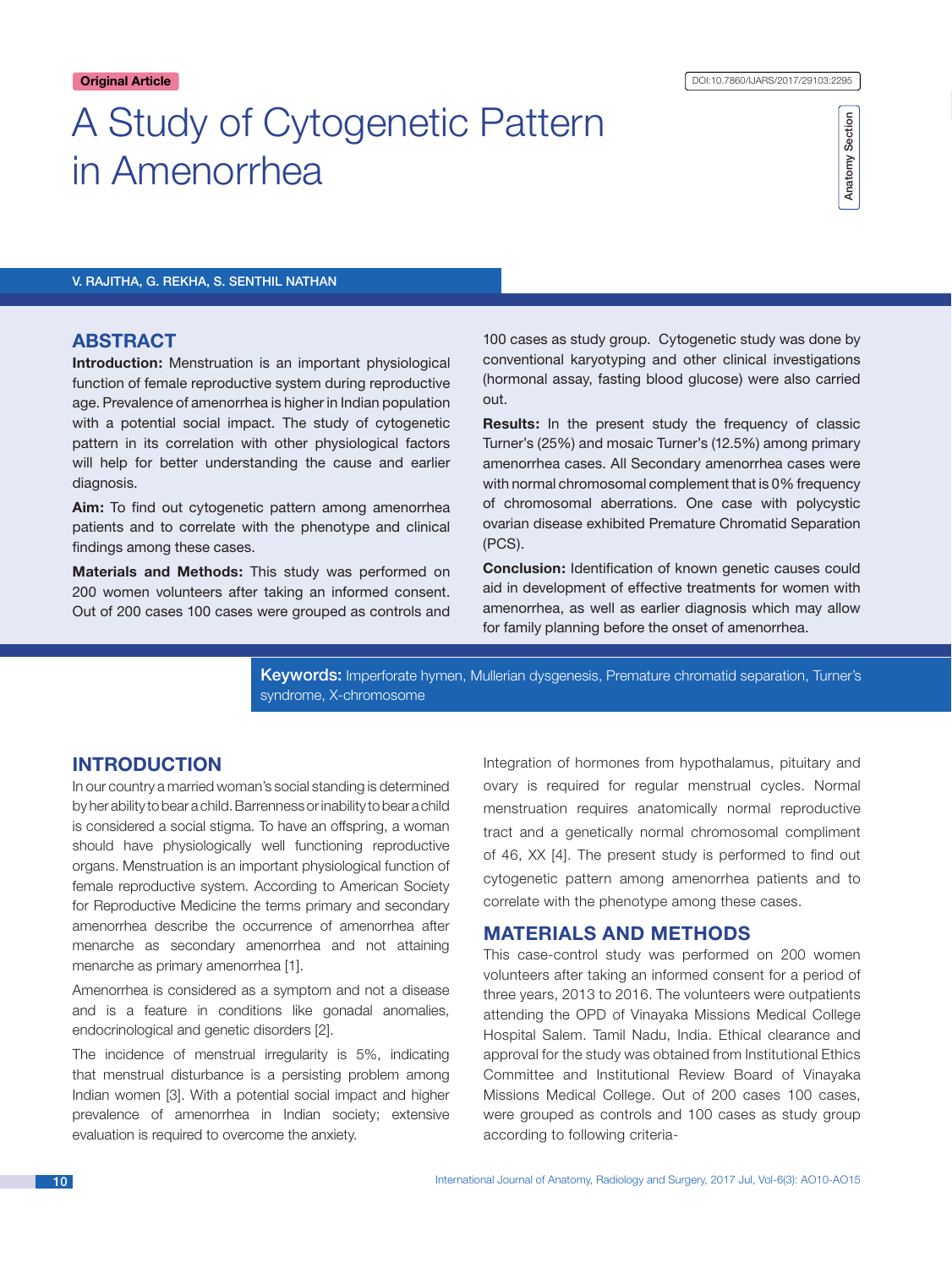# **Inclusion criteria for study group:** (ASRM, 2008) [1]

- Age: 16 to 40 years old females.
- Patients presenting with primary amenorrhea due to nonattainment of menarche.
- Patients presenting with secondary amenorrhea due to following causes: anatomic defects of the genital tract, hypothalamic/pituitary causes, endocrinopathies, chronic oligomenorrhea or anovulation, polycystic ovarian syndrome, premature ovarian failure.

# **Inclusion criteria for control group:**

- Age: 16 to 40 years old females.
- Women with the history of regular menstrual cycles.
- Women with normal serum hormonal levels.

### **Exclusion criteria for both study and control groups:**

- Age: Women below 16 years and above 40 years.
- Pregnant and lactating mothers.
- Women undergoing any treatment with medication or drugs effecting menstrual cycle.
- Women having history of surgical treatment in relation to genital tract.

Diagnosing primary and secondary amenorrhea was carried out with the help of detailed history, physical examination and laboratory testing [4].

**Cytogenetic analysis:** Work flow of karyotyping according to The AGT Cytogenetics Laboratory Manual [5]:

Sample collection → Culture → Harvesting → Slide preparation  $\rightarrow$  Staining  $\rightarrow$  Interpretation.

Peripheral blood was collected in a sterile heparin coated vacutainers with aseptic precautions. Blood sample was inoculated in culture tube containing RPMI 1640 culture medium, Phytohaemagglutinin (PHA) and autologous plasma. The cultures were incubated in 37°C for 72 hours. The cell division was arrested in metaphase stage of cell cycle by using Colchicine solution. Hypotonic solution treatment was done by using potassium chloride solution. The cells were fixed by using fixative, after three to four washes with fixative, the slides were prepared by dropping two to three drops of cell suspension from two feet height over a cleaned slide. The staining was done by conventional GTG banding. The stained slide was analysed based on [Table/Fig-1]. Chromosomes were classified and interpreted.

# **Results**

Based on the diagnosis the study group was categorised into four sub-groups: Individuals with- 1) Primary amenorrhea (PA) (n=8); 2) Secondary amenorrhea with unknown etiology (SA) (n=6); 3) Polycystic ovarian disease (PCOD) (n=82), Premature ovarian failure (POF) (n=4).



**Cytogenetic analysis:** Out of eight primary amenorrhea samples three samples were found to have an abnormal karyotype. Out of these three samples, two were classic Turner's syndrome having chromosomal complement 45, XO and one sample exhibited mosaicism 45, XO / 46, XXq-. In the present study normal chromosomal complement was found in all secondary amenorrhea (PCOD, POF, and secondary amenorrhea with unknown etiology) cases. But one case with PCOD exhibited PCS. Karyotype wise distribution of subjects among the cases and controls was demonstrated in [Table/ Fig-2].

### **Case reports of Turner's syndrome cases**

**Case-1:** Chromosomal complement: 45, XO [Table/Fig-3].

- Age: 17 years, Gender: Female
- BMI-17.5 Kg/m<sup>2</sup> (underweight)
- Hormonal levels: FSH-97.5 mIU/mL, LH-10.5 mIU/mL, PRL-13.5 ng/mL, TSH-10.5 µg/L, FSH: LH-9.28
- Phenotype was short stature, broad chest, lymphoedema of the hands and feet.

| Karyotype                                                                                     | Cases | <b>Controls</b> | p-value (X2<br>by Yate's<br>correction) |  |  |
|-----------------------------------------------------------------------------------------------|-------|-----------------|-----------------------------------------|--|--|
| 46 XX                                                                                         | 97    | 100             |                                         |  |  |
| 46 XO                                                                                         | 2     |                 | $<0.0001$ (HS)                          |  |  |
| 45 XO/46XXq-                                                                                  |       | ∩               |                                         |  |  |
| Total                                                                                         | 100   | 100             |                                         |  |  |
| <b>Table/Fig-21:</b> Karyotype wise distribution of subjects among the<br>cases and controls. |       |                 |                                         |  |  |

(\*HS- highly significant)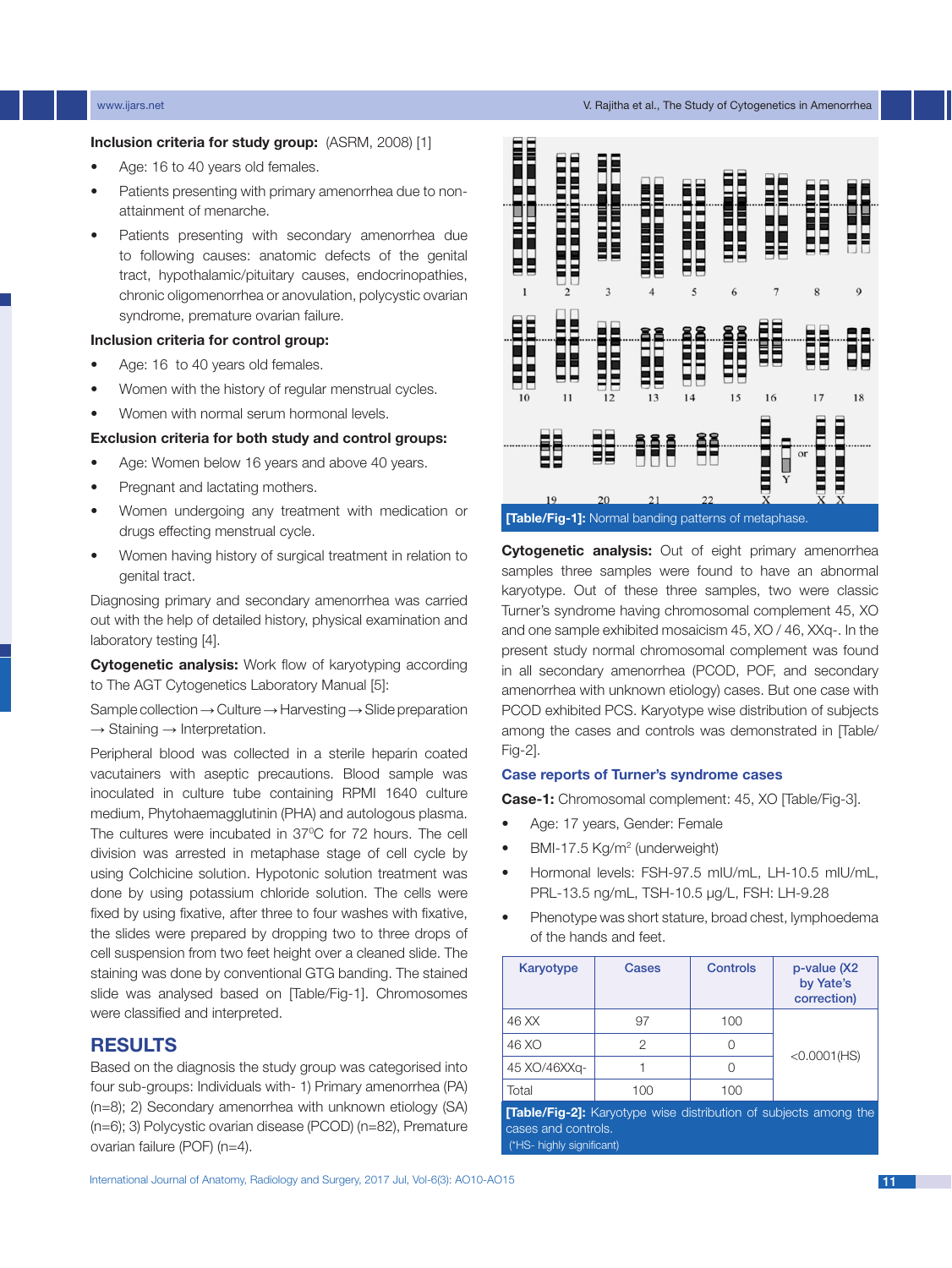#### V. Rajitha et al., The Study of Cytogenetics in Amenorrhea www.ijars.net



**[Table/Fig-3]:** Metaphase spread of a Turner's syndrome patient with chromosomal compliment (45 XO) (left). **[Table/Fig-4]:** Streaky gonads (yellow arrow) and hypoplastic uterus (red arrow) (right).



**[Table/Fig-5]:** Metaphase spread of a Turner's syndrome patient with chromosomal complement (45 XO) (left). **[Table/Fig-6]:** Rudimentary uterus (red arrow) (right).



**[Table/Fig-7]:** Normal X- chromosome (yellow arrow); chromosome with q arm deletion (red arrow) (left). **[Table/Fig-8]:** Imperforate hymen showing fluid filled vagina (red arrow) (right)

- Poorly developed secondary sexual characteristics. Mammary gland exhibits Tanner Stage-1.
- Ultrasonography report: Streak gonads, uterus rudimentary [Table/Fig-4] coarctation of aorta.

**Case-2:** Chromosomal complement: 45, XO [Table/Fig-5]

- Age: 26 years, Gender: Female
- BMI:18.5 Kg/m<sup>2</sup> (normal weight)
- Hormonal levels: FSH-100.8 mIU/ml, LH-5.9 mIU/ml, PRL-11.3 ng/ml, TSH-4 µg/L, FSH: LH-17.08.
- Phenotype shows short stature, poorly developed secondary sexual characteristics. Mammary gland exhibits Tanner Stage-2.
- Ultrasonography report shows rudimentary uterus measuring 1.6 x 0.5 cm. Ovaries not visualized [Table/ Fig-6].

**Case-3:** Chromosomal complement: 45,XO/46,XXq- Table/ Fig-7].

- Age: 20 years, Gender: Female
- BMI:18 Kg/m<sup>2</sup> (underweight)
- Hormonal levels: FSH-88.5 mIU/mL, LH-44.5 mIU/mL, PRL-14.5 ng/mL, TSH-2 µg/L, FSH: LH-1.98. Serum FSH and LH levels were very high than normal range. Serum PRL, TSH was within normal range and FSH: LH was less than 2.
- Phenotype showed short stature, poorly developed secondary sexual characteristics. Mammary gland exhibits Tanner Stage-3. Absence of axillary hair. External genital morphology was normal.
- Congenitally dumb and deaf.
- Ultrasonography report shows rudimentary uterus measuring 1.7 x 0.8 cm. Thin myometrium, minimal endometrial layer, presence of small cyst. Ovaries: Right ovary not visualised, left ovary was small measuring 1.3 x 0.5 cm.

**Primary amenorrhea with normal chromosomal complement:** Out of five cases of primary amenorrhea with normal chromosomal complement, three cases were found to have Mullerian agenesis and in one of these three cases congenital anomalies (polycystic right kidney, bilateral inguinal hernia, presence of bilateral cervical rib) were also associated with rudimentary uterus. Among rest of the two cases one case was reported as ovarian dysgenesis and another case as vaginal block (imperforate hymen) [Table/Fig-8]. Clinical features of patients with primary amenorrhea in present study was depicted in [Table/Fig-9].

**A case of premature chromatid separation:** In present study one secondary amenorrhea case with PCOD case was found to have premature chromatid separation (PCS) [Table/ Fig-10], around 20% of metaphase spreads were exhibiting PCS with normal chromosomal complement (46,XX). Phenotypically normal built with normal secondary sexual characteristics.

# **Discussion**

Cytogenetic investigations are considered as most valuable and fundamental investigation in the diagnosis of amenorrhea. Frequency of sex chromosomal anomalies among amenorrhea cases in different studies is shown in [Table/Fig-11] [6-15].

In the present study the frequency of classic Turner's (25%) and mosaic Turner's (12.5%) among PA cases was similar when compared with previous studies which was ranging from 7%-46% . But, the frequency of chromosomal aberrations in SA cases was varying widely in different studies. In the present study all secondary amenorrhea (PCOD, POF, and secondary amenorrhea with unknown etiology) cases were with normal chromosomal complement that is 0% frequency of chromosomal aberrations.

Frequency of classic and mosaic form of Turner's syndrome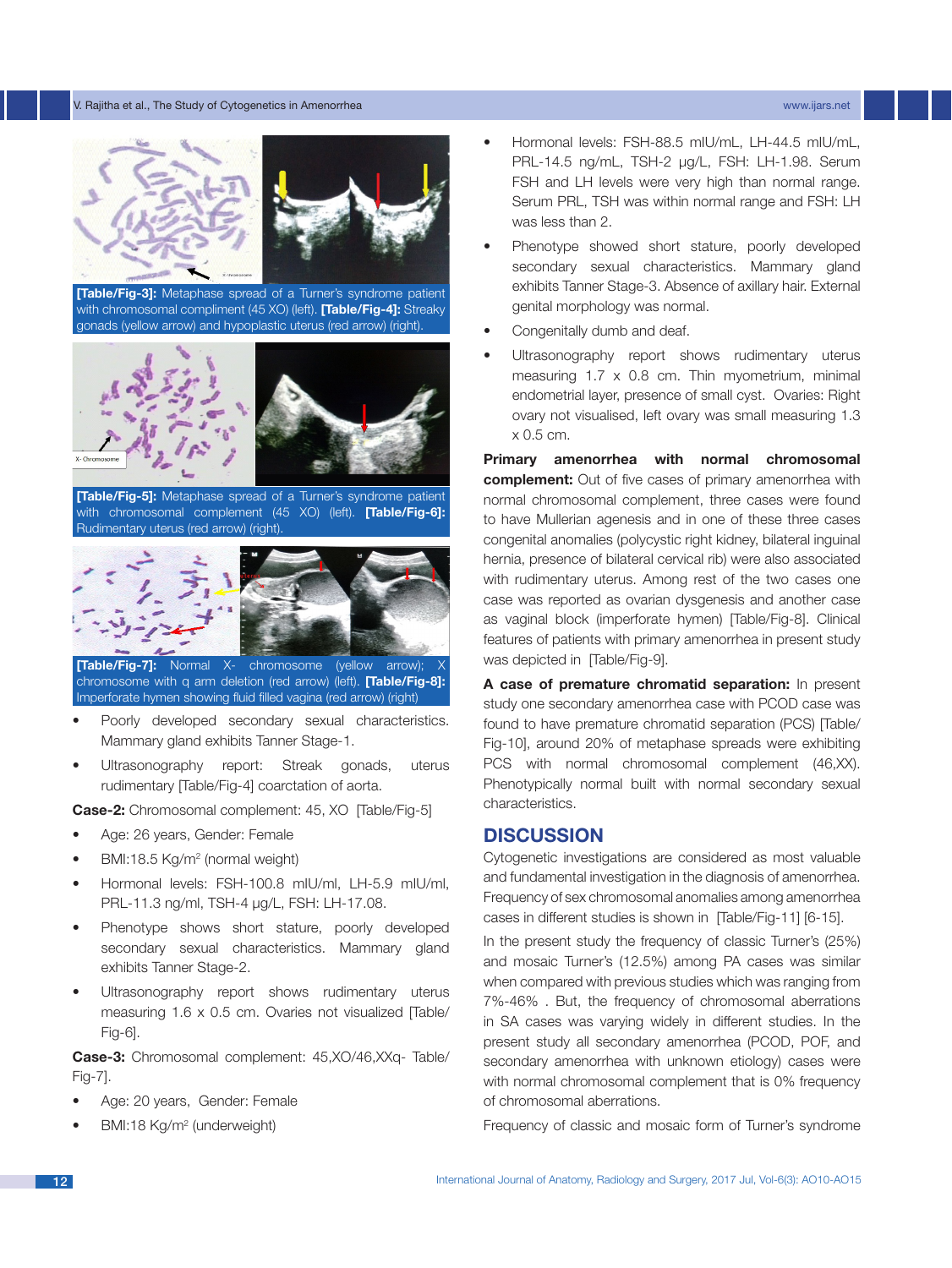among primary amenorrhea cases in various countries was shown in [Table/Fig-12] [11,14-23]. The figures quoted in this table shows a wide range of frequency distribution in different countries, the range of classic Turner's was 2%-63%, the range of the mosaic Turner's was 15%-66%. In the present study the percentage of classic Turner's was 25% and mosaic Turner's was 12.5%.

Comparison of frequency of sex chromosomal anomalies in present study with that of other studies available in the literature is depicted in [Table/Fig-13] [8,10,12,15]. The frequency of sex chromosomal aberrations reported by various researchers shows the percentage of PA ranging from 6% to 46% and the percentage of X- chromosomal aberrations in SA ranging from 0.4% to 16%. In the present study frequency

| <b>Clinical</b><br><b>Features</b>                      | Classic<br><b>TS</b><br>(45, XO) | <b>Mosaic</b><br><b>TS</b><br>(45, XO/46,<br>$XXq-$ | <b>PA with</b><br><b>Normal</b><br>Karyotype<br>(46, XX) | <b>Total</b> |
|---------------------------------------------------------|----------------------------------|-----------------------------------------------------|----------------------------------------------------------|--------------|
| No. of Cases                                            | 2                                | 1                                                   | 5                                                        | 8            |
| Short stature (<150<br>cm)                              | 2                                | 1                                                   | 0                                                        | 3            |
| Webbed neck                                             | 0                                | 0                                                   | 0                                                        | 0            |
| Short neck                                              | 1                                | 1                                                   | 0                                                        | 2            |
| <b>Breast</b><br>developmental delay                    | 2                                | 1                                                   | $\Omega$                                                 | 3            |
| Presence of<br>rudimentary uterus/<br>absence of uterus | 2                                | 1                                                   | 4                                                        | 7            |
| Absence of ovaries/<br>streak gonads                    | 2                                | 1                                                   | 2                                                        | 5            |
| Raised FSH levels<br>$(>24$ ng/mL)                      | 2                                | 1                                                   | 4                                                        | 7            |
| Raised LH levels<br>$(>16 \mu g/L)$                     | 0                                | 1                                                   | Ω                                                        | 1            |

**[Table/Fig-9]:** Clinical features of patients with primary amenorrhea in present study.

\*TS-Turner's Syndrome, †PA- Primary Amenorrhea, ‡ FSH-Follicle Stimulating Hormone, §LH-Luteinizing Hormone.



**[Table/Fig-10]:** Metaphase spread displaying premature chromatid separation.

of sex chromosomal aberrations among primary amenorrhea cases was 37.5% which was similar to the range of previous studies. The frequency of sex chromosomal anomalies among secondary amenorrhea cases was 0% which means that sex chromosomal anomalies among SA cases is very rare.

The phenotype presentation of the present case varied widely when compared with previously reported cases on Xq deletion [24].

Prevalence of Xq deletion has been found to be a rare structural aberration among PA cases shown in [Table/Fig-14] [11,24]. Mosaicism with Xq deletion was most uncommon sex chromosomal aberration which was seen in one PA case of the present study.

| <b>Author</b>               | Year | <b>Total</b><br>No.<br>(n) | No.<br>of<br><b>PA</b><br>(n) | No.<br>of SA<br>(n) | No. of<br><b>PA</b> with<br>CA (%) | No. of<br><b>SA with</b><br>CA (%) |
|-----------------------------|------|----------------------------|-------------------------------|---------------------|------------------------------------|------------------------------------|
| Goldman B et<br>al., [6]    | 1982 | 107                        | 63                            | 44                  | 10<br>(6.3%)                       | $1(0.4\%)$                         |
| Opitz JM et<br>al., [7]     | 1983 | 103                        | 88                            | 15                  | 25<br>(28%)                        | 5(33%)                             |
| Ten SA et<br>al., [8]       | 1990 | 117                        | 117                           | $- - -$             | 36<br>(31%)                        |                                    |
| Goud IK et<br>al., [9]      | 2006 | 58                         | 58                            |                     | 8<br>(14% )                        |                                    |
| Rajangam S<br>et al., [10]  | 2007 | 865                        | 620                           | 245                 | 161<br>(26%)                       | 39(16%)                            |
| Zhao X et al.,<br>[11]      | 2008 | 131                        | 131                           |                     | 48<br>(36.6%)                      |                                    |
| Kalavathi V et<br>al., [12] | 2010 | 979                        | 852                           | 127                 | 221<br>(26%)                       | 9(7%)                              |
| Laxmi KV et<br>al,. [13]    | 2010 | 140                        | 140                           |                     | 39<br>(27.8%)                      |                                    |
| Jouyan N et<br>al., [14]    | 2012 | 354                        | 354                           |                     | 163(46%)                           |                                    |
| Datta UR et<br>al., [15]    | 2013 | 637                        | 251                           | 28                  | 132<br>(20.7%)                     |                                    |
| Present study               | 2016 | 100                        | 8                             | 92                  | 3(37.5%)                           | $O(0\%)$                           |

**[Table/Fig-11]:** Frequency of sex chromosomal anomalies among amenorrhea cases in different studies. \*PA- Primary Amenorrhea, †SA-Secondary Amenorrhea, ‡CA-Chromosomal

**Aberrations** 

Comparison of clinical features and karyotype distribution among PA cases is depicted in [Table/Fig-9]. In the present study the webbed neck condition was absent among PA cases. Distribution of other clinical features was found to be similar with the previous studies.

# **Premature chromatid separation:** (MIM-176430)

Premature Chromatid Separation (PCS) refers to an autosomal dominant trait with separate chromatids and discernible split centromere effecting all chromosomes and is coupled with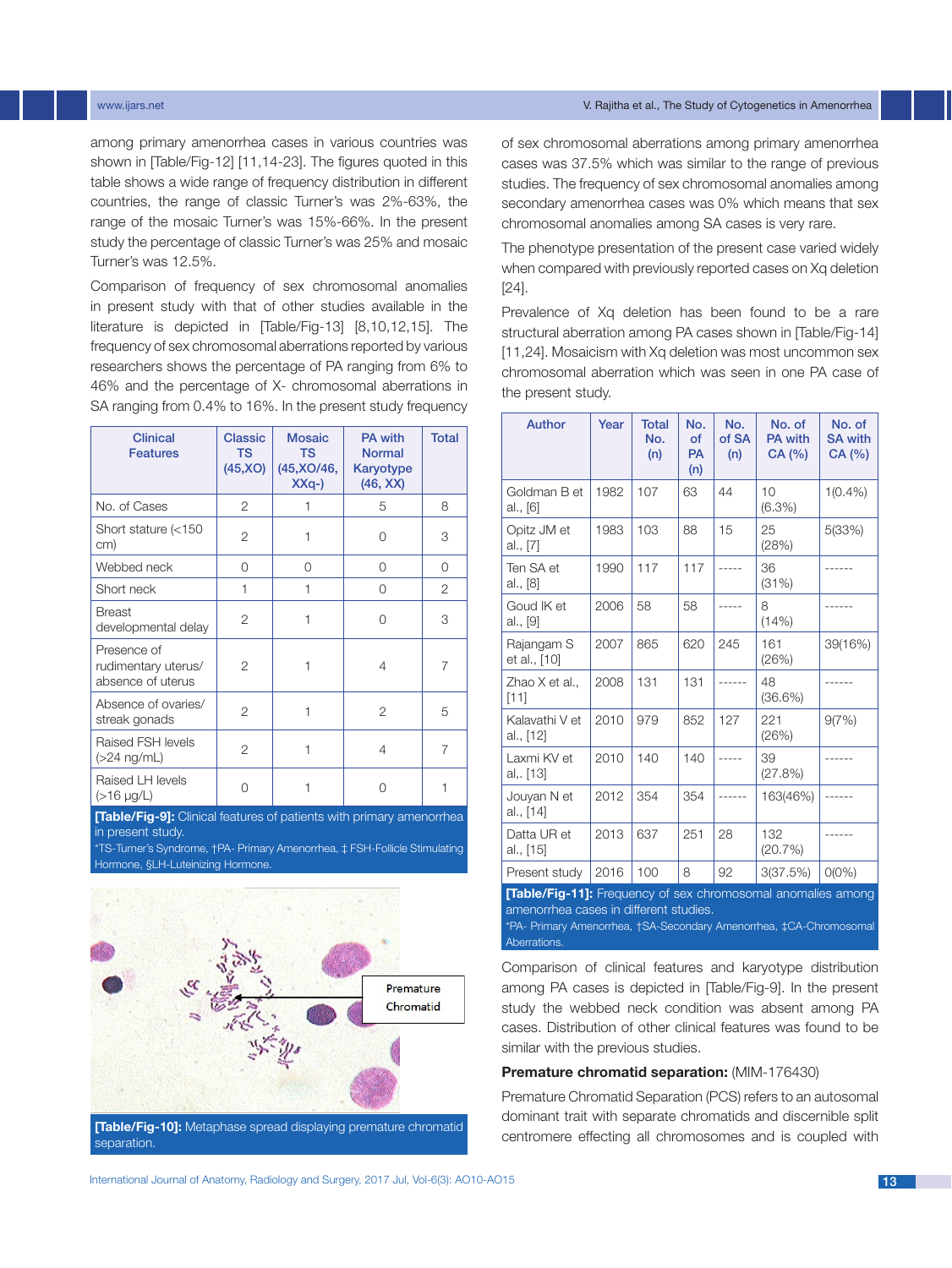### V. Rajitha et al., The Study of Cytogenetics in Amenorrhea www.ijars.net

heterozygous mutation in a gene BUB1B (MIM- 602860). This gene is responsible for the formation of mitotic spindles results in precocious separation of centromere occurs during metaphase causing cell division errors.

| Country                                                               | <b>Classic</b><br><b>Turner</b><br>(%) | <b>Mosaic</b><br>Turner (%) | Author                            |  |
|-----------------------------------------------------------------------|----------------------------------------|-----------------------------|-----------------------------------|--|
| China                                                                 | 7                                      | 18.3                        | Zhao X et al., [11] 2008          |  |
| Iran                                                                  | 34                                     | 66                          | Jouyan N et al., [14] 2012        |  |
| India                                                                 | 19                                     | 17                          | Datta UR et al., [15] 2013        |  |
| Brazil                                                                | 29                                     | 53                          | Duarte AC et al., [16] 2004       |  |
| Korea                                                                 | 2.1                                    | 50.8                        | Kim SS et al., [17] 1999          |  |
| Italy                                                                 | 50                                     | 37                          | Nucaro AL et al., [18] 2008       |  |
| Denmark                                                               | 45                                     | 15                          | Nielsen J et al., [19] 1991       |  |
| Minnesota                                                             | 42                                     | 48                          | Wiktor AE et al., [20] 2005       |  |
| Tunisia                                                               | 32                                     | 47                          | Kammoun I et al., [21] 2008       |  |
| Kuwait                                                                | 63                                     | 22                          | Abulhasan SJ et al., [22]<br>1999 |  |
| Singapore                                                             | 57                                     | ---                         | Tan KB et al., [23] 2009          |  |
| This study                                                            | 25                                     | 12.5                        |                                   |  |
| <b>[Table/Fig-12]:</b> Frequency of classic and mosaic form of Turner |                                        |                             |                                   |  |

syndrome among primary amenorrhea cases in various countries.

Premature chromatid separation is often confused with a similar term called premature centromeric division which is characterised with a rod shaped X-chromosome and without a distinct centromere and this is due ageing among women [25].

Errors of cell division lead to formation of gametes which have more chances of non disjunction which could be a cause for spontaneous abortion, recurrent abortions and Down's syndrome child [26].

In present study one secondary amenorrhea with PCOD case was found to have premature chromatid separation.

| Author                      | Year | <b>Total No.</b><br>of Cases | No. of<br>Cases<br>with 46,<br>XX <sub>q</sub><br>(%) | No. of<br><b>Cases with</b><br>45, XO/46,<br>$XXq - (\% )$                          |
|-----------------------------|------|------------------------------|-------------------------------------------------------|-------------------------------------------------------------------------------------|
| Ten SA et<br>al., [8]       | 1990 | 117                          | $1(0.8\%)$                                            | $O(0\%)$                                                                            |
| Rajangam S<br>et al., [10]  | 2007 | 865                          | $4(0.4\%)$                                            | $O(0\%)$                                                                            |
| Kalavathi V et<br>al., [12] | 2010 | 979                          | $1(0.1\%)$                                            | O(%)                                                                                |
| Datta UR et<br>al., [15]    | 2013 | 637                          | $3(0.4\%)$                                            | $2(0.3\%)$                                                                          |
| Present Study               | 2016 | 100                          | $O(O\%)$                                              | 1(1%)<br>FT-Lis (Fig. 401, Ogganisation of Google Listen (Alle Va. Johalton and Va. |

**[Table/Fig-13]:** Compar deletion among amenorrhea patients. The frequency of premature chromatid separation was 10% - 45% was observed among metaphase spreads in couples with a history of recurrent abortions [27]. In present study around 20% of metaphase spreads were exhibiting PCS. All cases with premature chromatid separation were having

| <b>Clinical Feature and</b><br>Karyotype                                 | Elsheikh.<br>et al., [25]<br>2002(%) | Zhao et<br>al.,[11]<br>2008(%) | <b>Present</b><br>Study (%) |
|--------------------------------------------------------------------------|--------------------------------------|--------------------------------|-----------------------------|
| Short stature (<150 cm)                                                  | 98                                   | 91                             | 100                         |
| Webbed neck                                                              | 25                                   | 3                              | Ω                           |
| Short neck                                                               | 81                                   | 79                             | 66                          |
| Breast developmental delay                                               |                                      | 100                            | 100                         |
| Presence of rudimentary<br>uterus/absence of uterus                      |                                      | 100                            | 100                         |
| 45.XO                                                                    | 48                                   | 27                             | 66                          |
| Mosaicism                                                                | 18                                   | 48                             | 33                          |
| <b>Table/Fig-141:</b> Clinical features and kanyotype distribution of TS |                                      |                                |                             |

**[Table/Fig-14]:** Clinical features and karyotype distribution of TS patients compared with the data of other studies.

normal chromosomal complement 46, XX in females and 46, XY in males [28]. In present study a case of woman of 25 years of age, having PCS with a normal chromosomal complement was found. Hormonal levels (FSH, LH, Prl & TSH) were within normal limits and exhibited a normal phenotype. The Fasting blood glucose level was also normal. Metaphase spread of premature chromatid separation was shown in [Table/Fig-8].

# **Limitation**

The limitation of present study was lack of karyotyping software analyser which helps to pair the chromosomes. Though, the bands of chromosomes were clear under microscope, but the bands were not well appreciated in the photographs taken. The availability of primary amenorrhea cases in high number for further extensive research curtails the study to an extent. Availability of more number of primary amenorrhea samples for the study would have validated the study from a different point of view.

# **Conclusion**

 Identification of known genetic causes could aid in development of effective treatments for women with amenorrhea, as well as earlier diagnosis which may allow for family planning before the onset of amenorrhea. Eliciting a proper history along with a meticulous clinical examination and investigations for chromosomal aberrations will provide a solid foundation for treatment of women with amenorrhea leading a fruitful reproductive life.

# **References**

 [1] Current Evaluation of Amenorrhea. The Practice Committee American Society for Reproductive Medicine (ASRM). 2008 Fertility Sterility. 90.